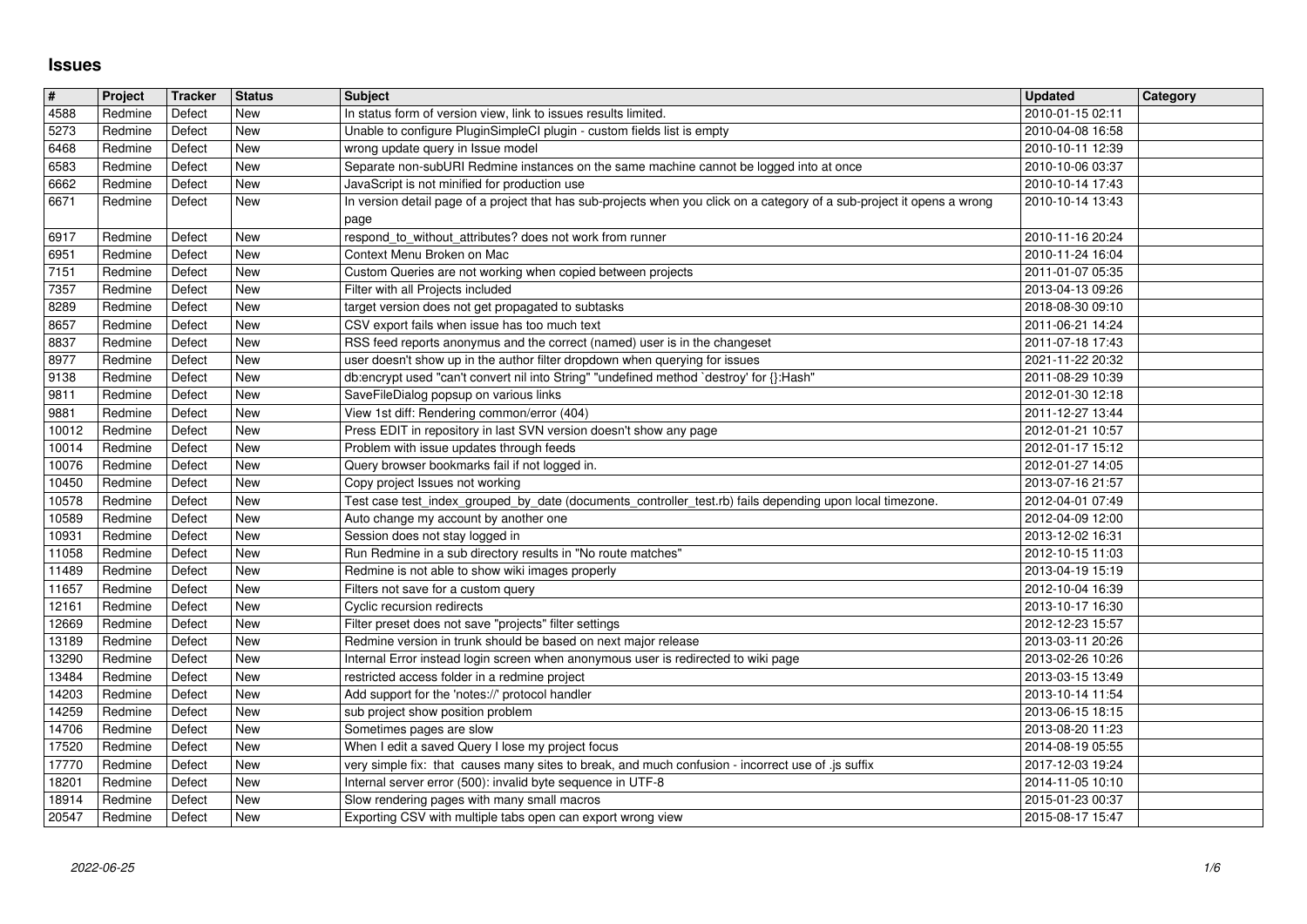| $\overline{\mathbf{t}}$ | Project            | Tracker          | <b>Status</b>            | Subject                                                                                                                                                                                     | <b>Updated</b>                       | <b>Category</b> |
|-------------------------|--------------------|------------------|--------------------------|---------------------------------------------------------------------------------------------------------------------------------------------------------------------------------------------|--------------------------------------|-----------------|
| 21770<br>24426          | Redmine<br>Redmine | Defect<br>Defect | New<br><b>New</b>        | Preview does not work on non-ascii data input<br>sqlserver2014:chang issues parentld success but view is wrong                                                                              | 2016-01-21 09:49<br>2016-11-24 07:47 |                 |
| 25141                   | Redmine            | Defect           | New                      | Changing the scope and resetting the position of an acts_as_positioned object inserts it at the one-before-last position                                                                    | 2017-02-21 16:46                     |                 |
| 27693                   | Redmine            | Defect           | <b>New</b>               | In queries, operator "Any" should be "Not empty"                                                                                                                                            | 2017-12-27 17:07                     |                 |
| 27902<br>27990          | Redmine<br>Redmine | Defect<br>Defect | New<br><b>New</b>        | Overview page is very slow for private projects with large number of members<br>Roadmap Issues null on selection of version custom field                                                    | 2020-08-21 09:50<br>2018-02-04 15:40 |                 |
| 28069                   | Redmine            | Defect           | New                      | Queries 403 error if query author is not in the roles list                                                                                                                                  | 2018-01-25 10:44                     |                 |
| 28078<br>28111          | Redmine<br>Redmine | Defect<br>Defect | New<br>New               | Workflows inconsistencies when removing "add/edit issue" permission to a role which already has a workflow defined<br>Redmine Permissions - option to combine "Non member" role with others | 2018-01-25 18:14<br>2018-01-31 11:58 |                 |
| 28127                   | Redmine            | Defect           | New                      | It is impossible to filter the trackers by project in the XML/REST-API                                                                                                                      | 2019-03-27 00:28                     |                 |
| 28807<br>28871          | Redmine<br>Redmine | Defect<br>Defect | <b>New</b><br>New        | Cannot search in a case-insensitive manner<br>Adding the window AD activity directory to verify redmine permissions is failed                                                               | 2018-05-28 04:39<br>2018-05-27 04:18 |                 |
| 29511                   | Redmine            | Defect           | <b>New</b>               | cpu 100%                                                                                                                                                                                    | 2018-09-06 09:47                     |                 |
| 30055<br>31111          | Redmine<br>Redmine | Defect<br>Defect | <b>New</b><br>New        | Keep it from one job to the next<br>About custom fields in List format or Key/value list format                                                                                             | 2018-12-05 08:45<br>2019-03-28 21:22 |                 |
| 31341                   | Redmine            | Defect           | <b>New</b>               | install redmine on windows                                                                                                                                                                  | 2019-05-10 13:17                     |                 |
| 31710<br>31755          | Redmine<br>Redmine | Defect<br>Defect | New<br>New               | Assigned on search issues not ordered by name<br>Couldn't download Redmine by curl in Debian buster                                                                                         | 2019-07-11 20:43<br>2019-07-22 09:40 |                 |
| 31831                   | Redmine            | Defect           | New                      | Back url parse in validation                                                                                                                                                                | 2019-08-01 10:49                     |                 |
| 31886<br>32442          | Redmine<br>Redmine | Defect<br>Defect | <b>New</b><br>New        | There is no limitation for the content of news<br>Upgrade vom 2.x to 4.0.5 fails when invoking "rake db:migrate RAILS_ENV=production"                                                       | 2019-08-13 07:41<br>2019-11-10 16:12 |                 |
| 32558                   | Redmine            | Defect           | <b>New</b>               | Distinct can be removed                                                                                                                                                                     | 2019-12-06 04:07                     |                 |
| 32610<br>32612          | Redmine<br>Redmine | Defect<br>Defect | <b>New</b><br><b>New</b> | A inner join can be removed<br>Distinct can be removed due to unique constraint in database                                                                                                 | 2019-12-11 18:24<br>2019-12-11 18:31 |                 |
| 32762                   | Redmine            | Defect           | New                      | Unicode character fails edit Issue                                                                                                                                                          | 2022-02-14 20:51                     |                 |
| 34176<br>35102          | Redmine<br>Redmine | Defect<br>Defect | New<br>New               | Empty page reponses on Redmine 3.4.5.stable<br>Issue Tracking Details are showning issue statuses even if they are not used within the project                                              | 2020-10-27 18:10<br>2021-04-15 11:02 |                 |
| 35382                   | Redmine            | Defect           | New                      | Copy Project Tracker and Tasks and relations                                                                                                                                                | 2022-01-27 21:08                     |                 |
| 35732                   | Redmine            | Defect<br>Defect | <b>New</b><br><b>New</b> | Clean up and reorder Redmine Wiki                                                                                                                                                           | 2021-12-16 09:47                     |                 |
| 35885<br>36260          | Redmine<br>Redmine | Defect           | <b>New</b>               | the change of routing raw files from repositories not included in the upgrade proces/manual<br>Gantt error                                                                                  | 2021-09-24 17:32<br>2021-11-30 11:55 |                 |
| 36273                   | Redmine            | Defect           | <b>New</b>               | Modifying the source code of the plugin does not reload it in trunk 21295                                                                                                                   | 2021-12-02 15:21                     |                 |
| 36794<br>36814          | Redmine<br>Redmine | Defect<br>Defect | New<br><b>New</b>        | Issue copying ignores workflow rules<br>Can't login in after upgrading to rev. 21486                                                                                                        | 2022-03-17 16:46<br>2022-03-24 04:32 |                 |
| 37048                   | Redmine            | Defect           | New                      | generate redmine_plugin is broken for Redmine 5                                                                                                                                             | 2022-05-24 10:41                     |                 |
| 37165<br>37241          | Redmine<br>Redmine | Defect<br>Defect | New<br><b>New</b>        | Can not get anonymous user using User.find<br>Installation plugins get problem " /zeitwerk/kernel.rb:35:in `require': cannot load such file"                                                | 2022-05-27 04:15<br>2022-06-14 08:36 |                 |
| 37257                   | Redmine            | Defect           | New                      | Conflict when update sub-project of                                                                                                                                                         | 2022-06-16 16:30                     |                 |
| 37273<br>37283          | Redmine<br>Redmine | Defect<br>Defect | New<br>New               | Problems with project overview<br>Отображается пустое поле на странице PRODUCT DATABASE при отображении продуктов "значками"                                                                | 2022-06-22 10:40<br>2022-06-24 20:45 |                 |
| 10532                   | Redmine            | Defect           | Resolved                 | migrate from mantis script fails with missing table name                                                                                                                                    | 2014-04-19 10:17                     |                 |
| 1628<br>29512           | Redmine<br>Redmine | Defect<br>Defect | Reopened<br>Confirmed    | redmine sends http on forms on https server<br>Test failures with redmine-3.4.6.zip in development mode                                                                                     | 2010-12-19 04:58<br>2022-01-20 02:16 |                 |
|                         | 2022-06-25         |                  |                          |                                                                                                                                                                                             |                                      | 2/6             |
|                         |                    |                  |                          |                                                                                                                                                                                             |                                      |                 |
|                         |                    |                  |                          |                                                                                                                                                                                             |                                      |                 |
|                         |                    |                  |                          |                                                                                                                                                                                             |                                      |                 |
|                         |                    |                  |                          |                                                                                                                                                                                             |                                      |                 |
|                         |                    |                  |                          |                                                                                                                                                                                             |                                      |                 |
|                         |                    |                  |                          |                                                                                                                                                                                             |                                      |                 |
|                         |                    |                  |                          |                                                                                                                                                                                             |                                      |                 |
|                         |                    |                  |                          |                                                                                                                                                                                             |                                      |                 |
|                         |                    |                  |                          |                                                                                                                                                                                             |                                      |                 |
|                         |                    |                  |                          |                                                                                                                                                                                             |                                      |                 |
|                         |                    |                  |                          |                                                                                                                                                                                             |                                      |                 |
|                         |                    |                  |                          |                                                                                                                                                                                             |                                      |                 |
|                         |                    |                  |                          |                                                                                                                                                                                             |                                      |                 |
|                         |                    |                  |                          |                                                                                                                                                                                             |                                      |                 |
|                         |                    |                  |                          |                                                                                                                                                                                             |                                      |                 |
|                         |                    |                  |                          |                                                                                                                                                                                             |                                      |                 |
|                         |                    |                  |                          |                                                                                                                                                                                             |                                      |                 |
|                         |                    |                  |                          |                                                                                                                                                                                             |                                      |                 |
|                         |                    |                  |                          |                                                                                                                                                                                             |                                      |                 |
|                         |                    |                  |                          |                                                                                                                                                                                             |                                      |                 |
|                         |                    |                  |                          |                                                                                                                                                                                             |                                      |                 |
|                         |                    |                  |                          |                                                                                                                                                                                             |                                      |                 |
|                         |                    |                  |                          |                                                                                                                                                                                             |                                      |                 |
|                         |                    |                  |                          |                                                                                                                                                                                             |                                      |                 |
|                         |                    |                  |                          |                                                                                                                                                                                             |                                      |                 |
|                         |                    |                  |                          |                                                                                                                                                                                             |                                      |                 |
|                         |                    |                  |                          |                                                                                                                                                                                             |                                      |                 |
|                         |                    |                  |                          |                                                                                                                                                                                             |                                      |                 |
|                         |                    |                  |                          |                                                                                                                                                                                             |                                      |                 |
|                         |                    |                  |                          |                                                                                                                                                                                             |                                      |                 |
|                         |                    |                  |                          |                                                                                                                                                                                             |                                      |                 |
|                         |                    |                  |                          |                                                                                                                                                                                             |                                      |                 |
|                         |                    |                  |                          |                                                                                                                                                                                             |                                      |                 |
|                         |                    |                  |                          |                                                                                                                                                                                             |                                      |                 |
|                         |                    |                  |                          |                                                                                                                                                                                             |                                      |                 |
|                         |                    |                  |                          |                                                                                                                                                                                             |                                      |                 |
|                         |                    |                  |                          |                                                                                                                                                                                             |                                      |                 |
|                         |                    |                  |                          |                                                                                                                                                                                             |                                      |                 |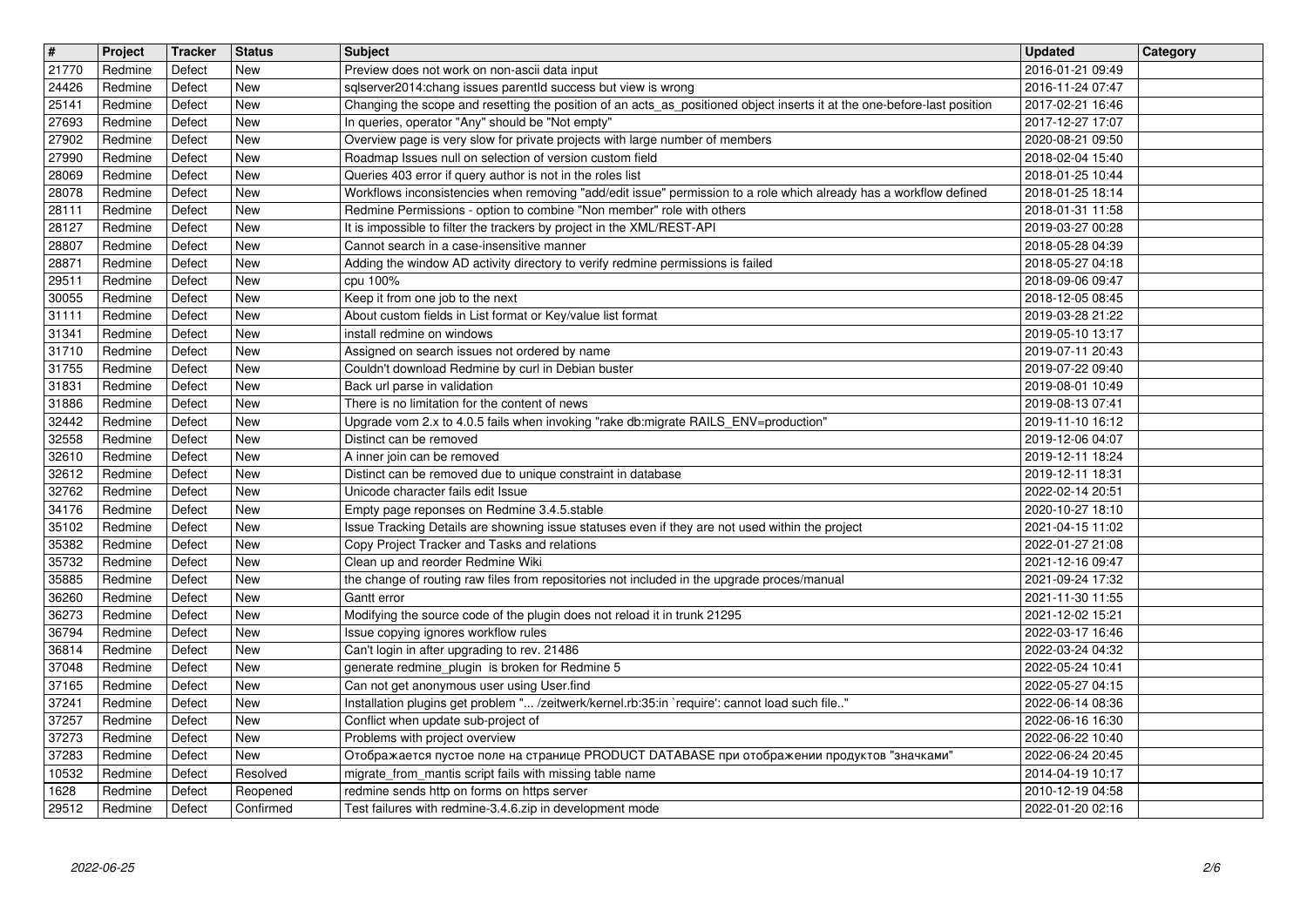| $\overline{\mathbf{t}}$<br>35062 | Project<br>Redmine   | Tracker<br>Defect | <b>Status</b><br>Confirmed       | <b>Subject</b><br>Back URLs with <t+ break<="" operator="" th=""><th>Updated<br/>2022-01-18 20:10</th><th><b>Category</b></th></t+>                                                                                        | Updated<br>2022-01-18 20:10          | <b>Category</b>              |
|----------------------------------|----------------------|-------------------|----------------------------------|----------------------------------------------------------------------------------------------------------------------------------------------------------------------------------------------------------------------------|--------------------------------------|------------------------------|
| 16299                            | Redmine              | Defect            | Needs feedback                   | Custom Issue field is not saved while issue is created                                                                                                                                                                     | 2015-07-01 19:55                     |                              |
| 19174<br>20042                   | Redmine<br>Redmine   | Defect<br>Defect  | Needs feedback<br>Needs feedback | db migrate error from old version to 2.6<br>A test fail when running it with PostgreSQL                                                                                                                                    | 2015-03-26 11:41<br>2021-01-18 09:00 |                              |
| 20153                            | Redmine              | Defect            | Needs feedback                   | Ajax indicator ajaxComplete/ajaxStop do not fire at (document).ready                                                                                                                                                       | 2015-07-22 01:59                     |                              |
| 25222<br>25342                   | Redmine<br>Redmine   | Defect<br>Defect  | Needs feedback<br>Needs feedback | 404 error when visiting project's repository tab without a main repository<br>ActionView::Template::Error (undefined method `accessor' for # <activerecord::type::value:0xa91ee78>):</activerecord::type::value:0xa91ee78> | 2017-02-28 21:09<br>2018-09-07 22:10 |                              |
| 26508<br>27067                   | Redmine<br>Redmine   | Defect<br>Defect  | Needs feedback<br>Needs feedback | excel have wrong column name at custom field<br>Missed task for redmine:plugins:test                                                                                                                                       | 2017-08-23 09:43<br>2017-09-25 05:44 |                              |
| 27126<br>32420                   | Redmine<br>Redmine   | Defect<br>Defect  | Needs feedback<br>Needs feedback | Breadcrumbs and Drop-down List corrupted<br>Issue redirect after login not working                                                                                                                                         | 2017-12-01 13:30<br>2020-10-27 16:12 |                              |
| 32852                            | Redmine              | Defect            | Needs feedback                   | Upgrading from Redmine v4.0.5 to v4.1.0 gives 2 errors                                                                                                                                                                     | 2020-02-05 06:39                     |                              |
| 33287<br>34593                   | Redmine<br>Redmine   | Defect<br>Defect  | Needs feedback<br>Needs feedback | Issue File Column Attachment Link Error<br>privacy problem on users info                                                                                                                                                   | 2020-08-16 22:41<br>2021-01-24 22:45 |                              |
| 35608<br>35802                   | Redmine<br>Redmine   | Defect<br>Defect  | Needs feedback<br>Needs feedback | ActionView::Template::Error<br>Redmine profile language form lists non-localized languages as English                                                                                                                      | 2022-02-13 10:05<br>2021-08-24 23:17 |                              |
| 37109                            | Redmine              | Defect            | Needs feedback                   | Email fields visibility from journal                                                                                                                                                                                       | 2022-05-30 19:13                     |                              |
| 37250<br>3928                    | Redmine<br>Redmine   | Defect<br>Defect  | Needs feedback<br><b>New</b>     | refreshing button - scroller keep on turning and page get stuck when refreshing<br>should complain when cookies are disabled on browser                                                                                    | 2022-06-16 19:15<br>2012-12-19 16:36 | Accounts /                   |
| 3984                             | Redmine              | Defect            | <b>New</b>                       | On-the-fly user creation fails silently if LDAP attribute is not found for new user                                                                                                                                        | 2012-06-01 17:43                     | authentication<br>Accounts / |
| 4825                             | Redmine              | Defect            | New                              | Several related bugs relating to registration, sign in and account preferences.                                                                                                                                            | 2011-06-27 15:41                     | authentication<br>Accounts / |
| 5230                             | Redmine              | Defect            | New                              | Invalid form authenticity token.                                                                                                                                                                                           | 2016-10-25 14:32                     | authentication<br>Accounts / |
| 6088                             | Redmine              | Defect            | New                              | eMail in uncommon formats considered invalid                                                                                                                                                                               | 2011-01-15 09:48                     | authentication<br>Accounts / |
| 6254                             | Redmine              | Defect            | New                              | Remove 'invalid user' notification on password request with invalid e-mailadress                                                                                                                                           | 2017-02-22 02:39                     | authentication<br>Accounts / |
| 8824                             | Redmine              | Defect            | <b>New</b>                       | table name prefix and suffix are not used in some vendor plugins                                                                                                                                                           | 2011-07-15 13:10                     | authentication<br>Accounts / |
|                                  |                      |                   |                                  |                                                                                                                                                                                                                            |                                      | authentication               |
| 10156                            | Redmine              | Defect            | <b>New</b>                       | Logout on Safari takes you to home screen (1.3.0)                                                                                                                                                                          | 2012-03-16 11:36                     | Accounts /<br>authentication |
| 12106                            | Redmine              | Defect            | <b>New</b>                       | Users can easily use any (not yet used) email address for their account (potential security issue)                                                                                                                         | 2013-03-15 14:41                     | Accounts /<br>authentication |
| 14690                            | Redmine              | Defect            | <b>New</b>                       | Redmine Ldap Auth Error                                                                                                                                                                                                    | 2013-08-15 03:11                     | Accounts /<br>authentication |
|                                  | 14976 Redmine Defect |                   | New                              | authentication required configurable                                                                                                                                                                                       | 2014-01-20 16:07 Accounts /          | authentication               |
| 20648                            | Redmine              | Defect            | <b>New</b>                       | Users' "Last connection" is not updated correctly.                                                                                                                                                                         | 2016-06-15 14:32                     | Accounts /<br>authentication |
|                                  |                      |                   |                                  |                                                                                                                                                                                                                            |                                      |                              |
|                                  |                      |                   |                                  |                                                                                                                                                                                                                            |                                      |                              |
|                                  |                      |                   |                                  |                                                                                                                                                                                                                            |                                      |                              |
|                                  |                      |                   |                                  |                                                                                                                                                                                                                            |                                      |                              |
|                                  |                      |                   |                                  |                                                                                                                                                                                                                            |                                      |                              |
|                                  |                      |                   |                                  |                                                                                                                                                                                                                            |                                      |                              |
|                                  |                      |                   |                                  |                                                                                                                                                                                                                            |                                      |                              |
|                                  |                      |                   |                                  |                                                                                                                                                                                                                            |                                      |                              |
|                                  |                      |                   |                                  |                                                                                                                                                                                                                            |                                      |                              |
|                                  |                      |                   |                                  |                                                                                                                                                                                                                            |                                      |                              |
|                                  |                      |                   |                                  |                                                                                                                                                                                                                            |                                      |                              |
|                                  |                      |                   |                                  |                                                                                                                                                                                                                            |                                      |                              |
|                                  |                      |                   |                                  |                                                                                                                                                                                                                            |                                      |                              |
|                                  |                      |                   |                                  |                                                                                                                                                                                                                            |                                      |                              |
|                                  |                      |                   |                                  |                                                                                                                                                                                                                            |                                      |                              |
|                                  |                      |                   |                                  |                                                                                                                                                                                                                            |                                      |                              |
|                                  |                      |                   |                                  |                                                                                                                                                                                                                            |                                      |                              |
|                                  |                      |                   |                                  |                                                                                                                                                                                                                            |                                      |                              |
|                                  |                      |                   |                                  |                                                                                                                                                                                                                            |                                      |                              |
|                                  |                      |                   |                                  |                                                                                                                                                                                                                            |                                      |                              |
|                                  |                      |                   |                                  |                                                                                                                                                                                                                            |                                      |                              |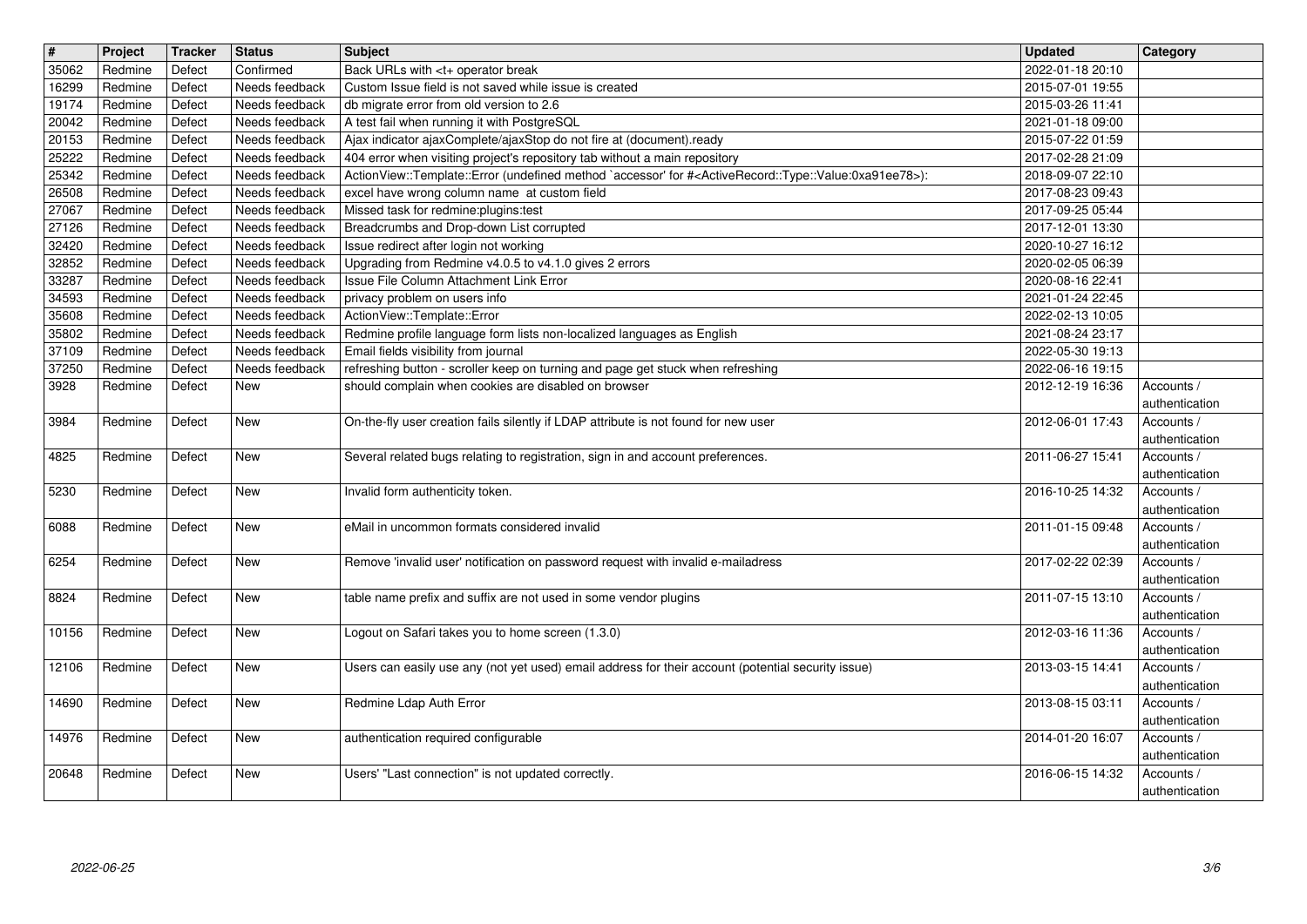| $\sqrt{\frac{4}{15}}$<br>22016 | Project<br>Redmine | <b>Tracker</b><br>Defect | <b>Status</b><br>New    | <b>Subject</b><br>Generated password not shown if Send Account Information To User is unchecked                                                                                                            | <b>Updated</b><br>2016-02-11 19:39   | Category<br>Accounts /<br>authentication |
|--------------------------------|--------------------|--------------------------|-------------------------|------------------------------------------------------------------------------------------------------------------------------------------------------------------------------------------------------------|--------------------------------------|------------------------------------------|
| 24906                          | Redmine            | Defect                   | <b>New</b>              | Session expiration not visible when editing issues                                                                                                                                                         | 2017-01-23 11:35                     | Accounts /                               |
| 28188                          | Redmine            | Defect                   | <b>New</b>              | No Access-Control-Allow-Origin                                                                                                                                                                             | 2018-03-05 20:09                     | authentication<br>Accounts /             |
| 28558                          | Redmine            | Defect                   | New                     | OpenLDAP                                                                                                                                                                                                   | 2018-09-13 15:36                     | authentication<br>Accounts /             |
| 28878                          | Redmine            | Defect                   | New                     | Email does not support Russian-language domains.                                                                                                                                                           | 2018-12-05 11:58                     | authentication<br>Accounts /             |
| 29920                          | Redmine            | Defect                   | New                     | Email has already been taken/Login has already been taken                                                                                                                                                  | 2018-11-26 10:55                     | authentication<br>Accounts /             |
| 29980                          | Redmine            | Defect                   | New                     | Option "disalow registration" not work if Idap is used and Idap-account information entered into login                                                                                                     | 2018-11-15 16:00                     | authentication<br>Accounts /             |
| 32972                          | Redmine            | Defect                   | <b>New</b>              | UTF8 Symbols as Usernames get Truncated                                                                                                                                                                    | 2022-02-02 21:16                     | authentication<br>Accounts /             |
| 36969                          | Redmine            | Defect                   | New                     | EmailAddress regex matches invalid email addresses                                                                                                                                                         | 2022-05-05 09:08                     | authentication<br>Accounts /             |
| 35355                          | Redmine            | Defect                   | Resolved                | Unable to create or edit users with Cyrillic logins                                                                                                                                                        | 2021-06-06 21:42                     | authentication<br>Accounts /             |
| 5976                           | Redmine            | Defect                   | Confirmed               | Uniqueness of User model fields is not checked sufficiently                                                                                                                                                | 2013-01-16 19:39                     | authentication<br>Accounts /             |
| 10098                          | Redmine            | Defect                   | Confirmed               | last_login_on set to wrong time when config.active_record.default_timezone = :utc                                                                                                                          | 2020-07-20 03:00                     | authentication<br>Accounts /             |
| 17158                          | Redmine            | Defect                   | Needs feedback          | 403 error when trying to view project/issue details                                                                                                                                                        | 2014-06-26 10:17                     | authentication<br>Accounts /             |
| 18148                          | Redmine            | Defect                   | Needs feedback          | hook controller_account_success_authentication_after not called with auth_sources                                                                                                                          | 2014-10-28 19:26                     | authentication<br>Accounts /             |
| 11122                          | Redmine            | Defect                   | <b>New</b>              | In the Activity previous page navigation is enabled for first page also.                                                                                                                                   | 2017-10-15 05:50                     | authentication<br><b>Activity view</b>   |
| 15812<br>23660                 | Redmine<br>Redmine | Defect<br>Defect         | New<br><b>New</b>       | Default Gravatar image setting ignored in activity feed with user_id parameter<br>Email notification on description change without activity view entry                                                     | 2014-01-07 05:07<br>2016-08-25 09:36 | Activity view<br>Activity view           |
| 26321                          | Redmine            | Defect                   | <b>New</b>              | Activity view should not show raw text                                                                                                                                                                     | 2017-07-03 10:52                     | <b>Activity view</b>                     |
| 34820                          | Redmine            | Defect                   | <b>New</b>              | Associated Revisions not shown up on Activity Page                                                                                                                                                         | 2021-03-01 13:38                     | <b>Activity view</b>                     |
| 35168                          | Redmine            | Defect                   | <b>New</b><br>Confirmed | Activity tab not showing recent data                                                                                                                                                                       | 2021-09-17 14:48                     | Activity view                            |
| 6082<br>31152                  | Redmine<br>Redmine | Defect<br>Defect         | Needs feedback          | acts_as_event email key<br>F5 (refresh) doesn't bring me to the same page, but bring me in another page                                                                                                    | 2021-03-05 06:44<br>2019-04-08 08:41 | Activity view<br>Activity view           |
| 5826                           | Redmine            | Defect                   | New                     | Issue copying projects                                                                                                                                                                                     | 2010-07-27 09:23                     | Administration                           |
| 8913                           | Redmine            | Defect                   | New                     | Bug after deleting a project                                                                                                                                                                               | 2011-08-04 22:31                     | Administration                           |
| 16661<br>17125                 | Redmine<br>Redmine | Defect<br>Defect         | New<br>New              | Different users sharing same role have rights in projects in which user is not a member<br>workflow's status-transitions' header-column & header-row pan & scroll out of view when numerous issue-statuses | 2014-04-30 11:31<br>2014-06-07 21:16 | Administration<br>Administration         |
| 17555                          | Redmine            | Defect                   | New                     | Mandatory condition for 'Category' & 'Assignee' is not working according to workflow defined                                                                                                               | 2019-12-10 10:54                     | Administration                           |
| 31407<br>31512                 | Redmine<br>Redmine | Defect<br>Defect         | New<br>New              | relative_url_root does not correctly set the menu_items href<br>valid Idap auth_source item_has_ to be id 1                                                                                                | 2019-05-20 19:52<br>2019-06-04 15:54 | Administration<br>Administration         |
|                                |                    |                          |                         |                                                                                                                                                                                                            |                                      |                                          |
|                                |                    |                          |                         |                                                                                                                                                                                                            |                                      |                                          |
|                                |                    |                          |                         |                                                                                                                                                                                                            |                                      |                                          |
|                                |                    |                          |                         |                                                                                                                                                                                                            |                                      |                                          |
|                                |                    |                          |                         |                                                                                                                                                                                                            |                                      |                                          |
|                                |                    |                          |                         |                                                                                                                                                                                                            |                                      |                                          |
|                                |                    |                          |                         |                                                                                                                                                                                                            |                                      |                                          |
|                                |                    |                          |                         |                                                                                                                                                                                                            |                                      |                                          |
|                                |                    |                          |                         |                                                                                                                                                                                                            |                                      |                                          |
|                                |                    |                          |                         |                                                                                                                                                                                                            |                                      |                                          |
|                                |                    |                          |                         |                                                                                                                                                                                                            |                                      |                                          |
|                                |                    |                          |                         |                                                                                                                                                                                                            |                                      |                                          |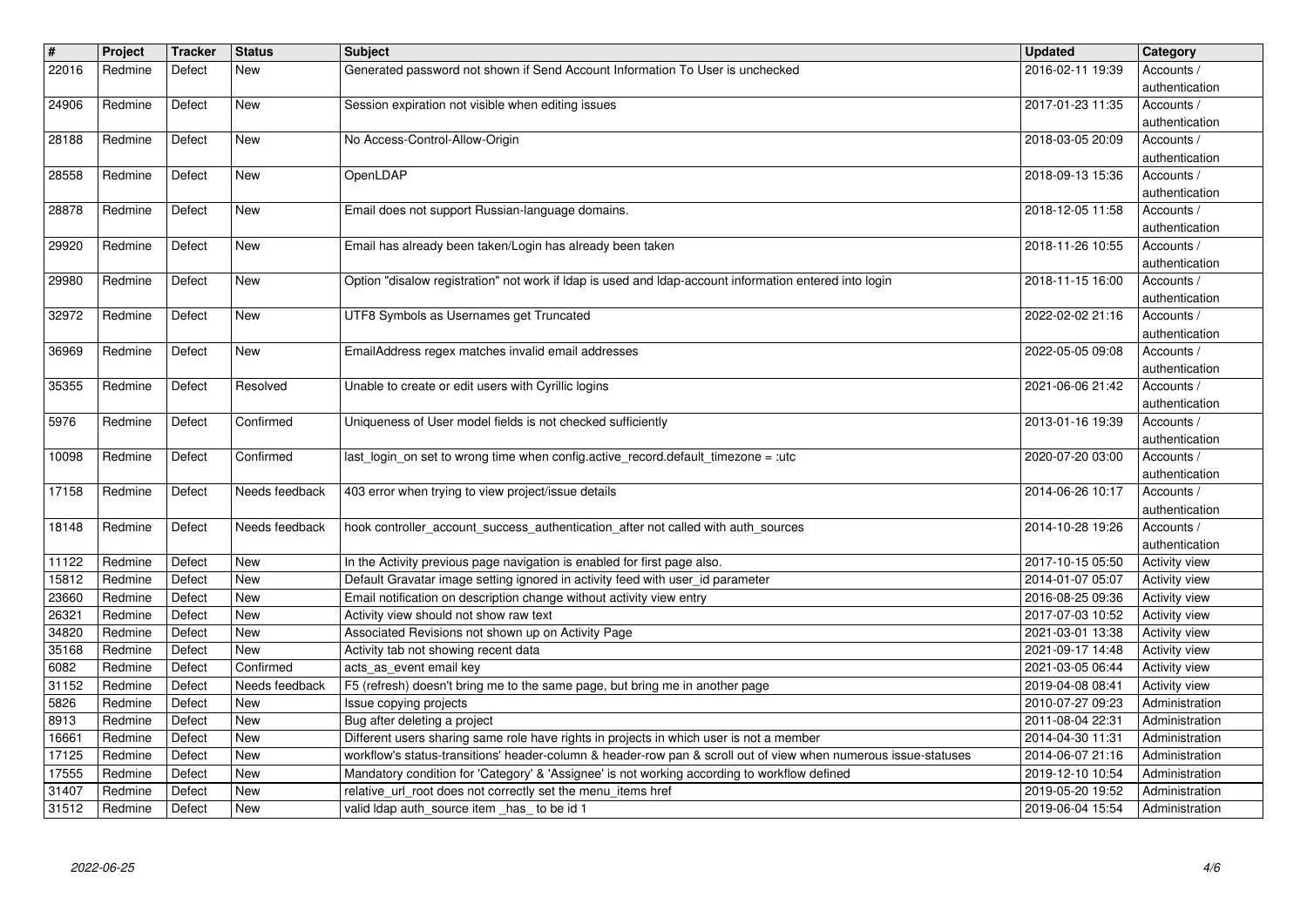| $\sqrt{\frac{4}{15}}$<br>32149 | Project<br>Redmine | Tracker<br>Defect | <b>Status</b><br>New             | <b>Subject</b><br>Project copy failed to copy Issues if Category is set to required: Project#copy_issues: issue #xxx could not be copied:<br>["Category cannot be blank"] | <b>Updated</b><br>2019-09-26 14:12   | <b>Category</b><br>Administration |
|--------------------------------|--------------------|-------------------|----------------------------------|---------------------------------------------------------------------------------------------------------------------------------------------------------------------------|--------------------------------------|-----------------------------------|
| 32154                          | Redmine            | Defect            | New                              | Value of custom fields will not be copied when copy project with issues included                                                                                          | 2019-09-26 17:29                     | Administration                    |
| 33626<br>34896                 | Redmine<br>Redmine | Defect<br>Defect  | New<br>New                       | Keep issue status when processing commit messages<br>PDF thumbnails are not displayed even though "ImageMagick PDF support available (optional)" is checked               | 2020-06-18 11:39<br>2021-05-06 01:42 | Administration<br>Administration  |
| 35582                          | Redmine            | Defect            | New                              | Error: Template::Error (Tried to load unspecified class: ActiveSupport::HashWithIndifferentAccess)                                                                        | 2022-02-13 10:04                     | Administration                    |
| 37164<br>30851                 | Redmine<br>Redmine | Defect<br>Defect  | New<br>Reopened                  | Copying a role does not copy custom field visibility<br>Redmine 4.0.1 Internnal error 500 on accessing the settings page                                                  | 2022-05-26 23:21<br>2019-06-25 23:52 | Administration<br>Administration  |
| 11481                          | Redmine<br>Redmine | Defect<br>Defect  | Needs feedback<br>Needs feedback | Copying Projects (with Tickets) not working<br>Error when deleting project                                                                                                | 2017-02-22 21:42<br>2014-03-07 21:55 | Administration<br>Administration  |
| 15951<br>21231                 | Redmine            | Defect            | Needs feedback                   | Workflow setup issues                                                                                                                                                     | 2015-12-13 08:24                     | Administration                    |
| 36996<br>6089                  | Redmine<br>Redmine | Defect<br>Defect  | Needs feedback<br><b>New</b>     | a choice is missing from the list for "notification by email"<br>Large uploads fails with Firefox                                                                         | 2022-04-25 11:28<br>2014-08-08 20:22 | Administration<br>Attachments     |
| 9425                           | Redmine            | Defect            | <b>New</b>                       | Attachment links fail when the file names contain the syntax pattern "_-_"                                                                                                | 2011-11-11 19:18                     | Attachments                       |
| 10182<br>13554                 | Redmine<br>Redmine | Defect<br>Defect  | <b>New</b><br>New                | <b>UTF and Attachments</b><br>url for thubms attachments ignores :only_path                                                                                               | 2014-08-15 00:44<br>2021-06-29 11:24 | Attachments<br>Attachments        |
| 14709                          | Redmine            | Defect            | New                              | Attachment filesize is displayed to 3 decimal places                                                                                                                      | 2014-09-06 17:35                     | Attachments                       |
| 14953<br>15694                 | Redmine<br>Redmine | Defect<br>Defect  | New<br>New                       | Intermittent AJAX Atttachement Upload Failure in Firefox<br>Error while uploading attachments                                                                             | 2014-08-08 19:53<br>2014-02-24 13:52 | Attachments<br>Attachments        |
| 19811                          | Redmine            | Defect            | <b>New</b>                       | Attachment back_url in login                                                                                                                                              | 2015-06-10 07:05                     | Attachments                       |
| 26296<br>31815                 | Redmine<br>Redmine | Defect<br>Defect  | New<br>New                       | GET /attachments/download/:id/:filename should deny access<br>After edition document's attachment redirecting to home page                                                | 2017-06-28 14:49<br>2019-10-06 11:33 | Attachments<br>Attachments        |
| 31936                          | Redmine            | Defect            | New<br>New                       | Cannot download issue-attachments that contains one or more "+" (Plus Sign) characters                                                                                    | 2019-08-22 14:43<br>2020-06-15 06:30 | Attachments                       |
| 33023<br>37141                 | Redmine<br>Redmine | Defect<br>Defect  | New                              | Warning occurs when displaying a few exceptional PDF thumbnail<br>Can not upload files as attachment over VPN                                                             | 2022-05-20 09:29                     | Attachments<br>Attachments        |
| 10023                          | Redmine            | Defect            | Resolved<br>Resolved             | Filename of attachments                                                                                                                                                   | 2019-09-26 17:54                     | Attachments                       |
| 31968<br>30125                 | Redmine<br>Redmine | Defect<br>Defect  | Confirmed                        | MIME Content Type is not properly handled while attaching the files<br>Can't be distinguished when deleting multiple attachments with the same file name in one action.   | 2019-08-28 14:41<br>2021-03-26 06:58 | Attachments<br>Attachments        |
| 30176<br>17293                 | Redmine<br>Redmine | Defect<br>Defect  | Confirmed<br>New                 | Anonymous users cannot upload attachment if added to project member<br>Custom query don't filter target versions in calendar                                              | 2018-12-16 20:12<br>2014-06-25 10:14 | Attachments<br>Calendar           |
| 33673                          | Redmine            | Defect            | Confirmed                        | Calendar View / The right side of the tooltip is cut off                                                                                                                  | 2020-06-27 02:36                     | Calendar                          |
| 8746                           | Redmine            | Defect            | New                              | RCOV configuration for redmine plugin and not showing rcov coverage of redmine_plugin patch files                                                                         | 2011-08-31 08:26                     | Code<br>cleanup/refactoring       |
| 28304                          | Redmine            | Defect            | New                              | Move tests related to textile syntax to dedicated TextileFormatterTest class                                                                                              | 2018-03-07 09:24                     | Code                              |
| 28309                          | Redmine            | Defect            | New                              | Error when query filter model inherited from other class which inherited from Query                                                                                       | 2018-03-08 12:55                     | cleanup/refactoring<br>Code       |
|                                |                    |                   |                                  |                                                                                                                                                                           |                                      | cleanup/refactoring               |
| 31507                          | Redmine            | Defect            | New                              | Test fails if trailing whitespaces are removed                                                                                                                            | 2019-06-07 14:02                     | Code<br>cleanup/refactoring       |
| 33181                          | Redmine            | Defect            | New                              | IssuesSystemTest#test index as csv should reflect sort fails                                                                                                              | 2020-09-25 03:19                     | Code                              |
| 5475                           | Redmine            | Defect            | Confirmed                        | Non conformances with W3C xhtml transitional standards                                                                                                                    | 2013-11-14 09:44                     | cleanup/refactoring<br>Code       |
|                                |                    |                   |                                  |                                                                                                                                                                           |                                      | cleanup/refactoring               |
|                                |                    |                   |                                  |                                                                                                                                                                           |                                      |                                   |
|                                |                    |                   |                                  |                                                                                                                                                                           |                                      |                                   |
|                                |                    |                   |                                  |                                                                                                                                                                           |                                      |                                   |
|                                |                    |                   |                                  |                                                                                                                                                                           |                                      |                                   |
|                                |                    |                   |                                  |                                                                                                                                                                           |                                      |                                   |
|                                |                    |                   |                                  |                                                                                                                                                                           |                                      |                                   |
|                                |                    |                   |                                  |                                                                                                                                                                           |                                      |                                   |
|                                |                    |                   |                                  |                                                                                                                                                                           |                                      |                                   |
|                                |                    |                   |                                  |                                                                                                                                                                           |                                      |                                   |
|                                |                    |                   |                                  |                                                                                                                                                                           |                                      |                                   |
|                                |                    |                   |                                  |                                                                                                                                                                           |                                      |                                   |
|                                |                    |                   |                                  |                                                                                                                                                                           |                                      |                                   |
|                                |                    |                   |                                  |                                                                                                                                                                           |                                      |                                   |
|                                |                    |                   |                                  |                                                                                                                                                                           |                                      |                                   |
|                                |                    |                   |                                  |                                                                                                                                                                           |                                      |                                   |
|                                |                    |                   |                                  |                                                                                                                                                                           |                                      |                                   |
|                                |                    |                   |                                  |                                                                                                                                                                           |                                      |                                   |
|                                |                    |                   |                                  |                                                                                                                                                                           |                                      |                                   |
|                                |                    |                   |                                  |                                                                                                                                                                           |                                      |                                   |
|                                |                    |                   |                                  |                                                                                                                                                                           |                                      |                                   |
|                                |                    |                   |                                  |                                                                                                                                                                           |                                      |                                   |
|                                |                    |                   |                                  |                                                                                                                                                                           |                                      |                                   |
|                                |                    |                   |                                  |                                                                                                                                                                           |                                      |                                   |
|                                |                    |                   |                                  |                                                                                                                                                                           |                                      |                                   |
|                                |                    |                   |                                  |                                                                                                                                                                           |                                      |                                   |
|                                |                    |                   |                                  |                                                                                                                                                                           |                                      |                                   |
|                                |                    |                   |                                  |                                                                                                                                                                           |                                      |                                   |
|                                |                    |                   |                                  |                                                                                                                                                                           |                                      |                                   |
|                                |                    |                   |                                  |                                                                                                                                                                           |                                      |                                   |
|                                |                    |                   |                                  |                                                                                                                                                                           |                                      |                                   |
|                                |                    |                   |                                  |                                                                                                                                                                           |                                      |                                   |
|                                |                    |                   |                                  |                                                                                                                                                                           |                                      |                                   |
|                                |                    |                   |                                  |                                                                                                                                                                           |                                      |                                   |
|                                |                    |                   |                                  |                                                                                                                                                                           |                                      |                                   |
|                                |                    |                   |                                  |                                                                                                                                                                           |                                      |                                   |